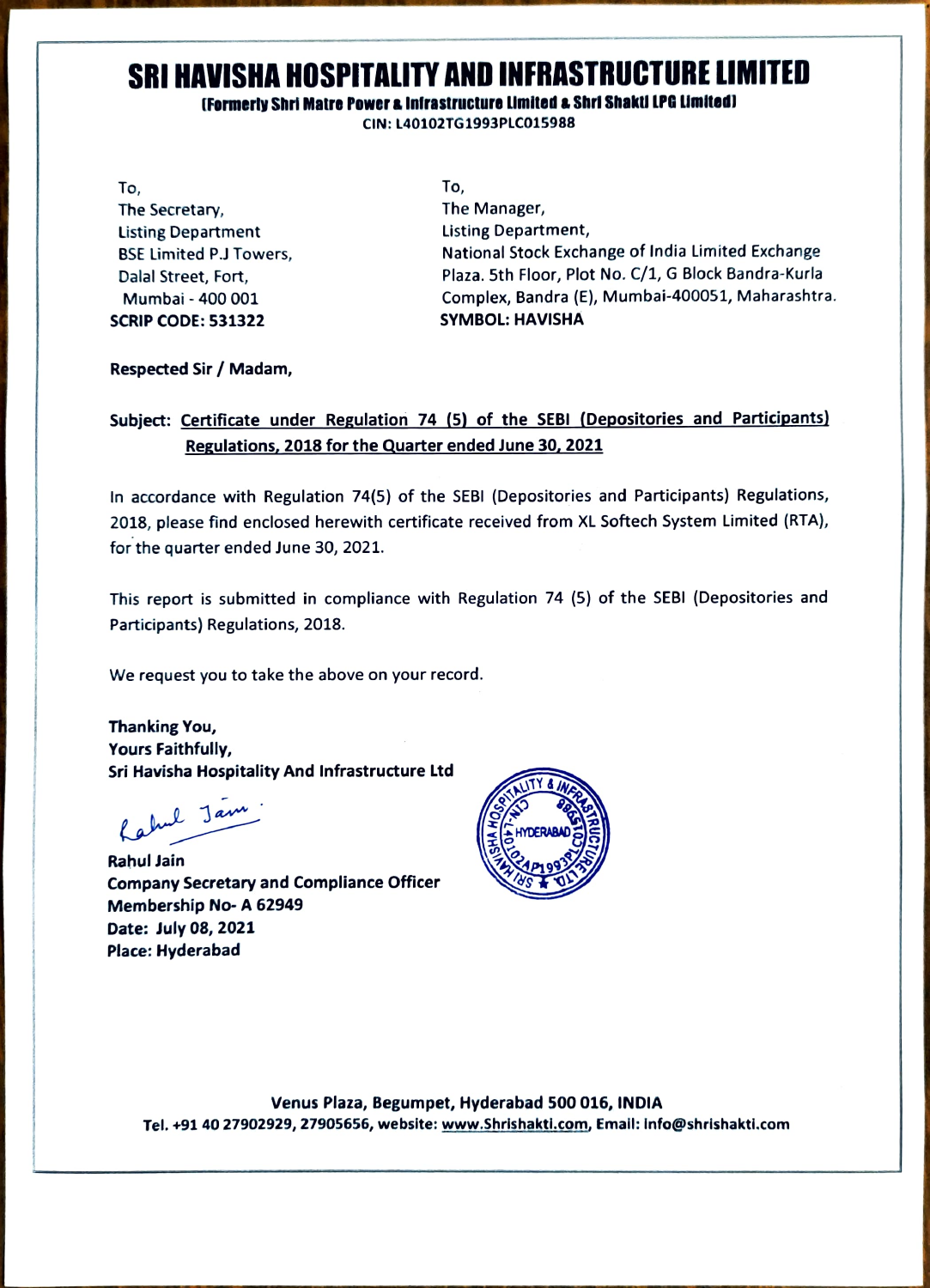## SRI HAVISHA HOSPITALITY AND INFRASTRUCTURE LIMITED

(Formerly Shri Matre Power a Infrastructure Limited a Shri Shakti LPG Limited)

CIN: L40102TG1993PLC015988

#### Copy to

- 1. National Securities Depository Limited, Address: Trade World 4"Floor, Kamala Mills Compound, Lower Parel (West), Mumbai- 400013
- 2. Central Depository Services (India) Limited **Address: Marathon Futurex,** A-Wing, 25th floor, NM Joshi Marg, Lower Parel, Mumbai-400013



Venus Plaza, Begumpet, Hyderabad 500 016, INDIA Tel. +91 40 27902929, 27905656, website: www.Shrishakti.com, Email: info@shrishakti.com